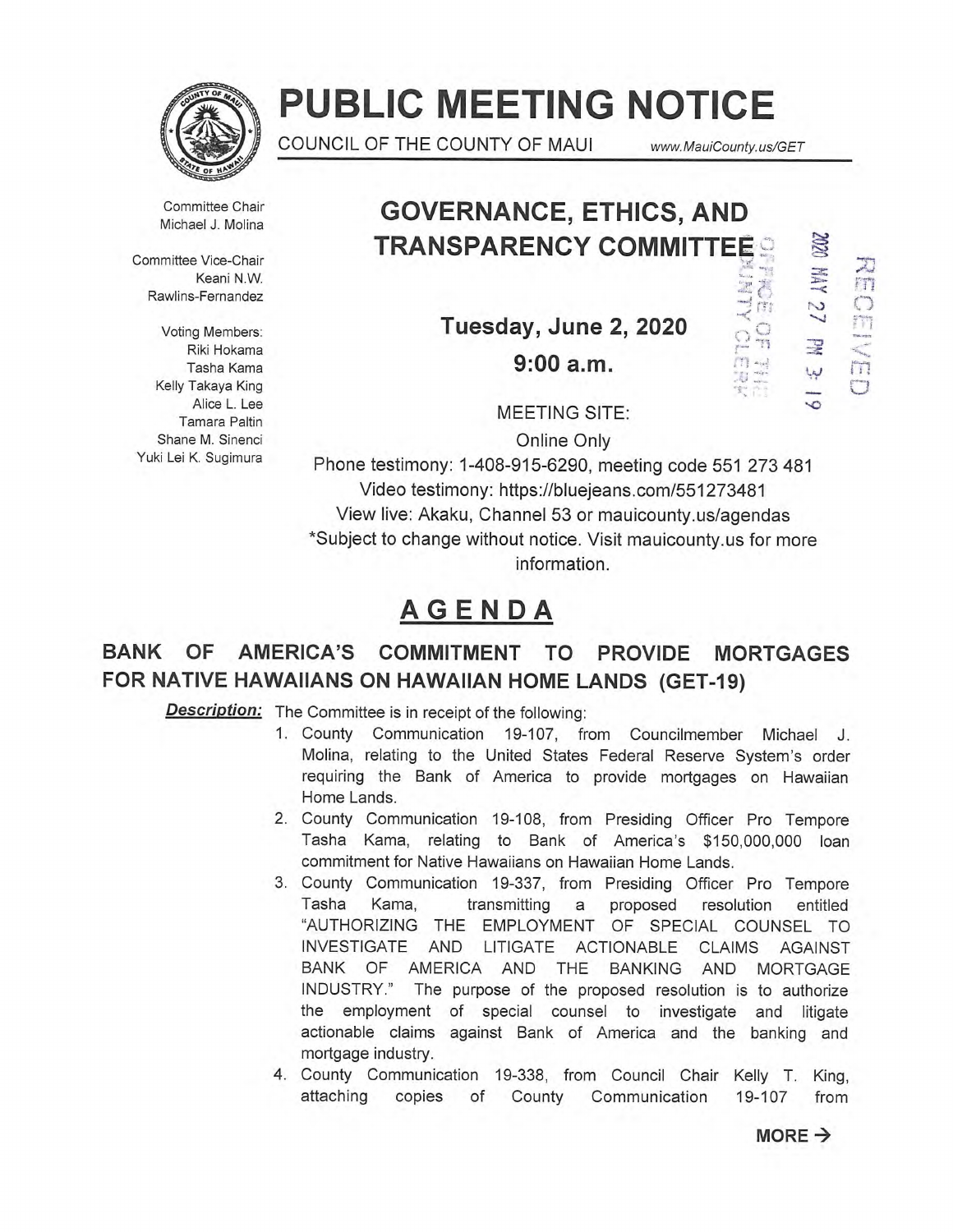Councilmember Michael J. Molina, and County Communication 19-108 from Presiding Officer Pro Tempore Tasha Kama, relating to this matter.

- Status: The Committee may discuss the matter. No legislative action will be taken.
	- **Note:** With reference to this agenda item, one or more executive meetings are anticipated pursuant to Section 92-5(a)(4), Hawaii Revised Statutes, to consult with legal counsel on questions and issues pertaining to the powers, duties, privileges, immunities, and liabilities of the County, the Council, and the Committee.

County Communication 19-107

County Communication 19-108

County Communication 19-337

County Communication 19-338

### **LITIGATION MATTERS (STATUS: COUNTY OF MAUI V. RICK MARKHAM, ET AL.; CIVIL 17-1-0393(2)) (GET-11(10))**

- **Description:** The Committee is in receipt of correspondence dated May 4, 2020, from the Department of the Corporation Counsel, requesting the opportunity to discuss the status of the case.
	- **Status:** The Committee may discuss the matter. The Committee may also consider the filing of the correspondence and other related action.
		- **Note:** With reference to this agenda item, one or more executive meetings are anticipated pursuant to Section 92-5(a)(4), Hawaii Revised Statutes, to consult with legal counsel on questions and issues pertaining to the powers, duties, privileges, immunities, and liabilities of the County, the Council, and the Committee.

Correspondence from Corporation Counsel 05-04-2020

### **LITIGATION MATTERS (SETTLEMENT AUTHORIZATION: HAWAII PACIFIC TRENCHLESS, INC. V. GOODFELLOW BROTHERS, LLC, ET AL., CIVIL 2CC181000436(2)) GET-11(34)**

**Description:** The Committee is in receipt of correspondence dated April 24, 2020, from the Department of the Corporation Counsel, transmitting a proposed resolution entitled "AUTHORIZING SETTLEMENT OF HAWAII PACIFIC TRENCHLESS, INC. VS. GOODFELLOW BROTHERS, LLC, ET AL., CIVIL NO. 2CC181000436(2)." The purpose of the proposed resolution is to authorize settlement of the claim. The claim alleges the following damages: (1) unjust enrichment; (2) negligent misrepresentation; and (3) promissory estoppel regarding its performance as a subcontractor on the Kihei Force Main 16 Project (C6177), a construction project at Kihei, Maui, Hawaii.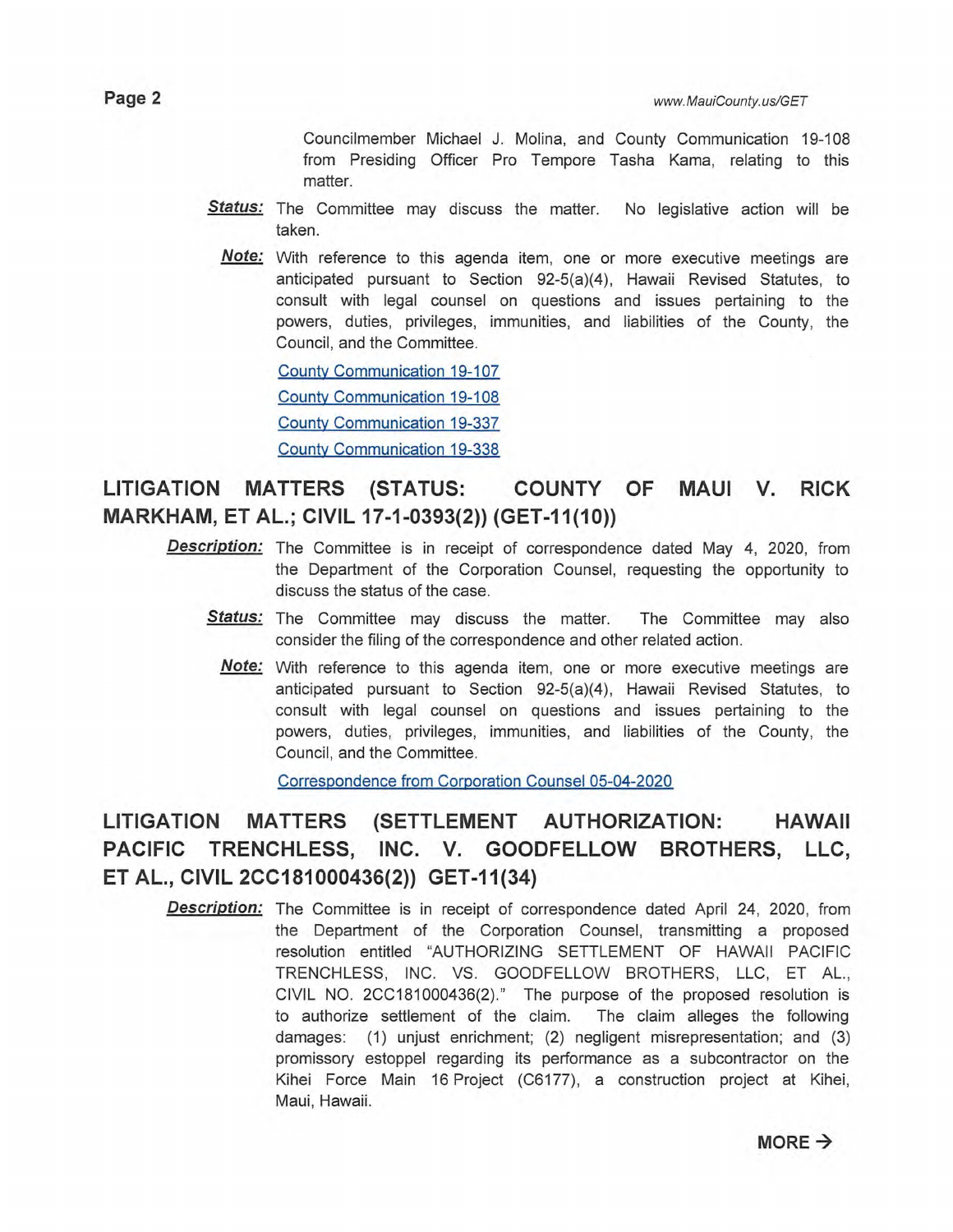- Status: The Committee may consider whether to recommend adoption of a revised proposed resolution. The Committee may also consider the filing of the correspondence and other related action.
	- **Note:**  With reference to this agenda item, one or more executive meetings are anticipated pursuant to Section 92-5(a)(4), Hawaii Revised Statutes, to consult with legal counsel on questions and issues pertaining to the powers, duties, privileges, immunities, and liabilities of the County, the Council, and the Committee.

Correspondence from Corporation Counsel 04-24-2020

**LITIGATION MATTERS (SETTLEMENT AUTHORIZATION: AUTHORIZING THE MAYOR OF THE COUNTY OF MAUI TO ENTER INTO AN INTERGOVERNMENTAL AGREEMENT WITH THE STATE OF HAWAII, DEPARTMENT OF LABOR AND INDUSTRIAL RELATIONS, HAWAII OCCUPATIONAL SAFETY AND HEALTH DIVISION) (GET-11(38))** 

**Description:** The Committee is in receipt of the following:

- 1. Correspondence dated May 12, 2020, from the Department of the Corporation Counsel, transmitting a proposed bill entitled "A BILL FOR AN ORDINANCE AUTHORIZING THE MAYOR OF THE COUNTY OF MAUI TO ENTER INTO AN INTERGOVERNMENTAL AGREEMENTS WITH THE STATE OF HAWAII, DEPARTMENT OF LABOR AND INDUSTRIAL RELATIONS, HAWAII OCCUPATIONAL SAFETY AND HEALTH DIVISION, FOR THE SETTLEMENT OF ALLEGED VIOLATIONS AT THE DEPARTMENT OF FIRE AND PUBLIC SAFETY."
- 2. Correspondence dated May 14, 2020, from the Department of the Corporation Counsel, transmitting a revised proposed bill entitled "A BILL FOR AN ORDINANCE AUTHORIZING THE MAYOR OF THE COUNTY OF MAUI TO ENTER INTO AN INTERGOVERNMENTAL AGREEMENT WITH THE STATE OF HAWAII, DEPARTMENT OF LABOR AND INDUSTRIAL RELATIONS, HAWAII OCCUPATIONAL SAFETY AND HEALTH DIVISION, FOR THE SETTLEMENT OF ALLEGED VIOLATIONS AT THE DEPARTMENT OF FIRE AND PUBLIC SAFETY." The purpose of the revised proposed bill is to authorize the Mayor to enter into an intergovernmental agreement with the State Department of Labor and Industrial Relations, Hawaii Occupational Safety and Health Division, for settlement of the case relating to alleged violations of the Hawaii Occupational Safety and Health Standards by the Department of Fire and Public Safety, regarding training, use of protective equipment, and reporting of employee injuries in January 2020, as described in the respective Citation(s) and Notification of Penalty.

**Status:** The Committee may consider whether to recommend passage of the  $MORE \rightarrow$